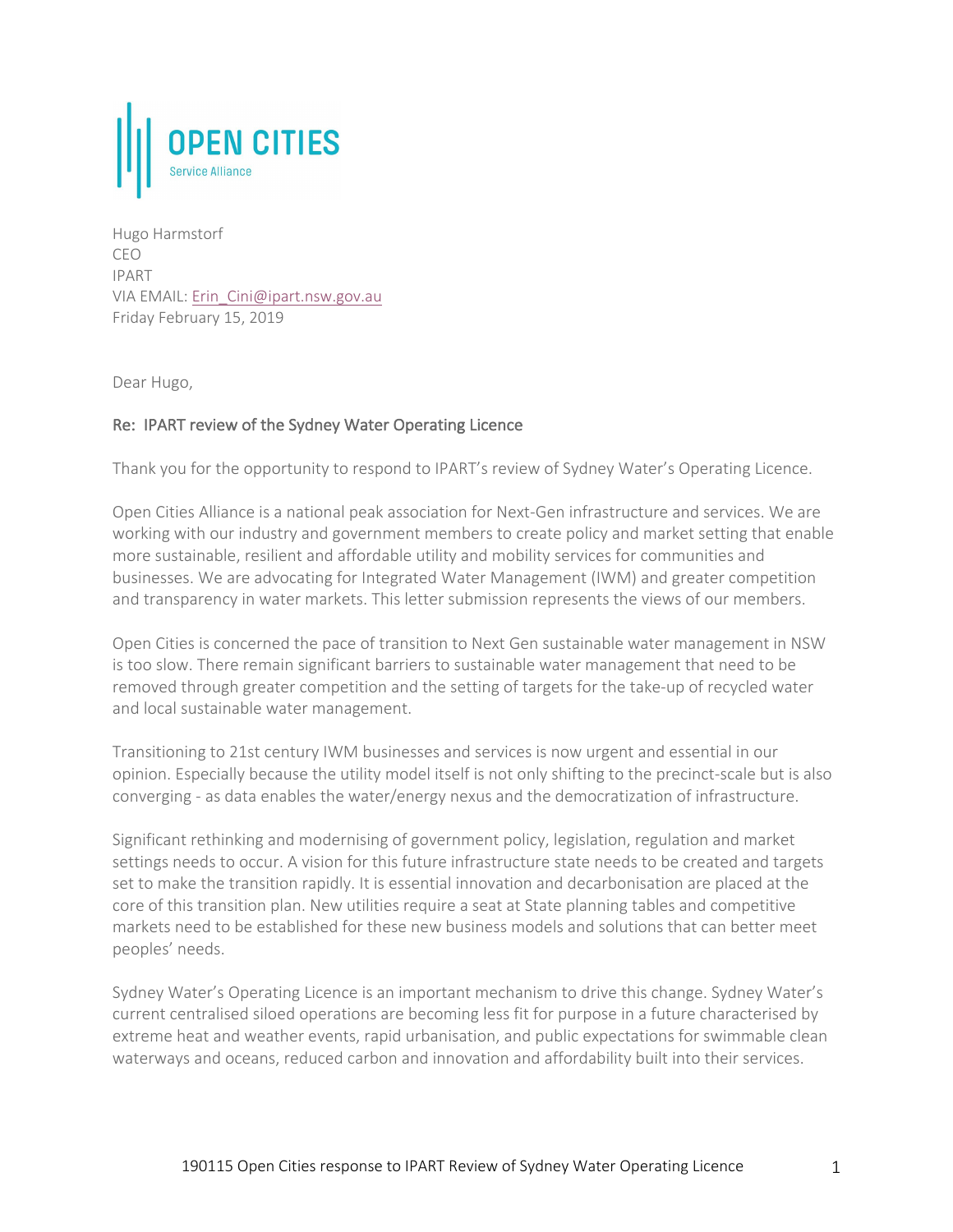Open Cities believes IPART also plays a critical leadership role in driving this future competitive and innovative water market. This includes ensuring traditional centralised utilities are operating in a way that embraces innovation and the changing needs of the community.

Competition remains absolutely critical to more sustainable water management solutions and customer choice. Competition in NSW has been eroded by the adoption of the retail-minus tariff. This interim tariff must be replaced with a bottom up approach to pricing that better reflects the positive contribution of localised IWM. Open Cities maintains the biggest barrier to innovation is the retail minus tariff approach introduced in January 1, 2018. We support our members who have provided many submissions over the past four years rejecting the retail-minus approach which has increased the cost of recycled water scheme operations by 400 to 1200 percent in urban regeneration developments.

We consider the draft licence is not consistent with the WIC Act. The statutory requirement for Sydney Water's Operating Licence arises from Part 5 of the Sydney Water Act. In passing the later WIC Act, the NSW Parliament substantially altered the legal environment within which Sydney Water operates. While the draft licence now refers to the WIC Act, in its current form it is not consistent with the WIC Act. Without change, the draft licence may be contrary to the Acts Interpretation Act 1987. This means that, in its current form, the proposed licence could be open to challenge in either chamber of the new NSW Parliament, following the March State election.

Most notably, there is a contradiction in the draft licence between "not preventing or hindering competition" - the 1.6 '*non-exclusive licence'* and Sydney Water's obligations to serve in section 2.2.1: *Sydney Water must ensure that Services for the supply of Drinking Water and disposal of Wastewater are available on request for connection to any Property situated in the Area of Operations for which a connection is available.*

Under the Draft licence, Sydney Water would have an obligation to invest in infrastructure sized to serve the entire market, even where alternative infrastructure has already been put in place by WIC Act licensees. This is difficult to reconcile with the requirement under the Sydney Water Act for Sydney Water to be a successful business, because it would result capital and operating expenditure in excess of prudent levels required to serve non-WIC Act licensee customers.

As you know, since the beginning of 2018, IPART has sought to address this problem by implementing a discriminatory wholesale tariff whereby WIC licensee revenues are appropriated by Sydney Water to fund the excessive capital and operating expenditure arising from the licence obligation to serve the entire market. This is the basis for the retail minus tariff which represents an insuperable barrier to competition and the efficient entry by recycled water operations. This in turn is increasing reliance on economically inefficient solutions including the premature restart of the desalination plant.

Open Cities is also concerned about the proposed appointment of Sydney Water under Section 3 of the draft license as the long-term capital planner. For the reasons set out above, we consider this is inconsistent with the WIC Act and creates a risk that the draft licence, if retained in its current form, could be subject to challenge in NSW Parliament following the upcoming State election.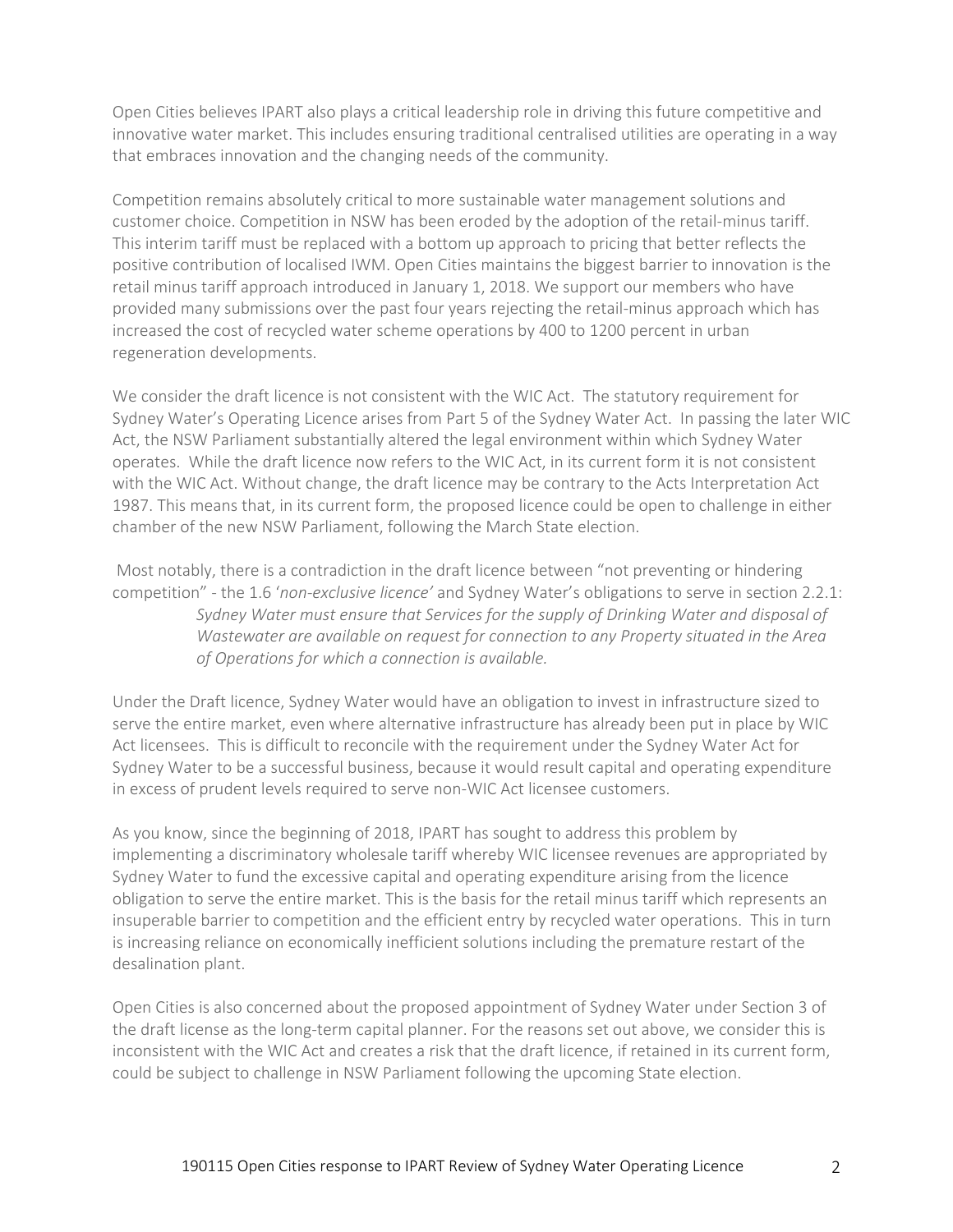The obligation for Sydney Water to be a successful business cannot in our view be reconciled with it also being allocated sole responsibility for water conservation and planning under the operating licence. It is well established in micro-economic reform that the incumbent or dominant market participant cannot also hold the role of system planner. This is because the system operator needs to be independent from all market participants. Without this independence, the system planner may not give priority to the best long term interests of consumers and instead prioritise being a successful business.

The proposed requirement (section 3.2.4-3.2.6) for Sydney Water to enter into a Data Sharing Agreement with DPE by June 2020 (or another date approved by IPART) highlights the fact there is a large information asymmetry between Sydney Water, on the one hand, and the NSW government and Sydney Water competitors, on the other.

Open Cities welcomes the proposed requirements relating to information and services for existing and potential WIC Act competitors (section 8). This would represent some improvement relative to the status quo. Nevertheless, we remain concerned that the new obligations will not result in timely provision of detailed data sufficient to overcome information asymmetries in favour of Sydney Water. Our concerns are reinforced by the proposed Data Sharing Agreement with DPE. If the requirements under Section 8 were sufficient, then there would appear to be no basis for the separate requirement for a Data Sharing Agreement with DPE. We would also note that data sharing is a necessary but not sufficient condition for the operating licence to be consistent with the WIC Act.

An Independent Market Operator (IMO) company is required to create a logistics framework for the operation of this new market and can manage data sharing arrangements on behalf of the entire market. A similar entity to the *Gas Market Company,* for example, can ensure industry-wide contribution, set the rules of engagement, and ensure the release of right information.

Open Cities recommends the adoption of the following recommendations to ensure the market transitions to a sustainable and zero carbon future, allowing the people of NSW to recycle their water and reap the financial benefit, to keep water locally for cooling, greening and to preserve biodiversity.

## AMEND THE SCOPE OF THE DRAFT LICENCE

The scope of the licence needs to be amended so that it clearly permits competition in the provision of the services set out in the draft license. This is required to ensure the licence is consistent with the WIC Act and not subject to challenge in NSW Parliament after the upcoming election.

## 1. Amend the scope of the draft licence to remove the obligation to supply all customers including those who choose or may in the future choose WIC Act licensees.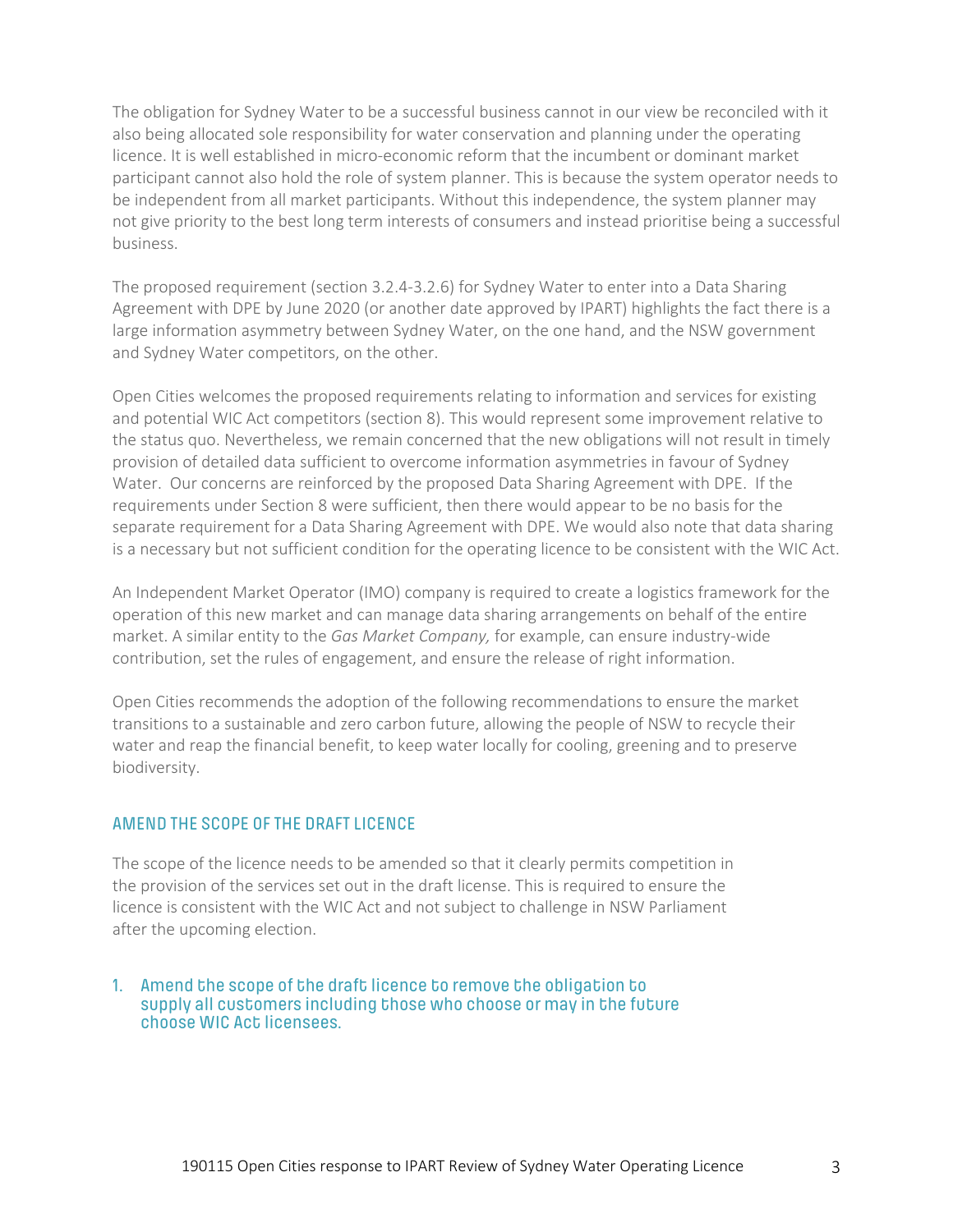#### REQUIRE SHARING OF PLANNING DATA

To ensure the timely provision of detailed data sufficient to overcome information asymmetries in favour of Sydney Water:

## 2. Ensure adequate data sharing, by requiring all DSA data available to licensed participants, and not only DPE.

# ESTABLISH AN INDEPENDENT MARKET OPERATOR (IMO)

Open Cities welcomes greater transparency of Sydney Water's operational activities. We do not think IPART's proposed amendments go far enough or tackle the institutional issues preventing a transition to Next-Gen IWM.

Open Cities believes an IMO, separate to IPART, can assist with a whole-of-Government solution to addressing lack of competition, transparency and level playing field in the water market. The aim of an IMO is to deliver new homes quicker, more affordably and with a safe and reliable water supply in a competitive and contestable environment.

The establishment of an IMO capable of setting the rules of engagement between centralised and precinct-scale solutions, delivering a level playing field, and ensuring innovative approaches to water management are implemented, is essential.

Information relating to water infrastructure servicing and investment should not sit exclusively with Sydney Water. This information should be available to the market and kept with an IMO advised by Planning NSW. An IMO would also be able to oversee and review inter-utility agreements which currently support centralised water management practices and therefore incumbent utilities.

In a competitive WIC Act market landscape an IMO can help to plan for new water infrastructure in an open and transparent way. It can facilitate greater competition by establishing frameworks for the WIC Act sector to contest for water services in new growth areas. It can also play a key role in ensuring new communities leap frog in management/technologies driving the most innovative and sustainable outcomes for customers.

The solution is in the policy approach Governments Australia-wide have taken to the energy, finance and telecommunications markets. For example, by establishing the Australian Stock Exchange or the Gas Market Company – Government has ensured a transparent and arms-length level playing field to enable the private sector to compete without fear or favour and according to agreed terms and conditions.

The establishment of a wholesale water market is a policy response to the following blockages: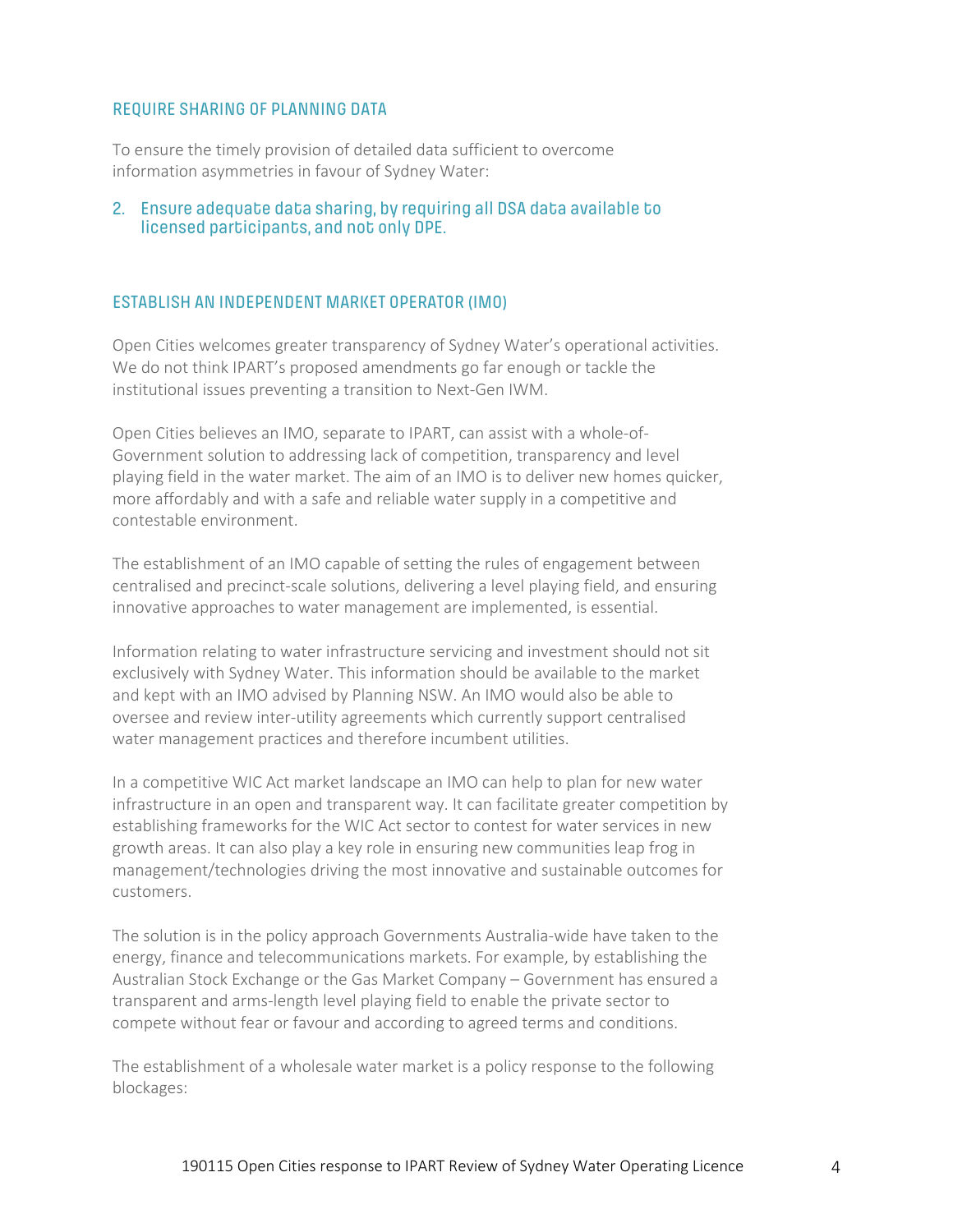- o Expensive and unsustainable (no recycled water) servicing water strategies by Sydney Water
- o Exclusive Gateway processes that entrench BAU
- o Urgent need to transition to Integrated Water Management to tackle heat island, liveability and resilience issues.
- o Slow delivery of water infrastructure for new homes
- o Increasing cost of land and housing products
- o A slowing down of land and housing release by as much as 12 month

# *Gas Market Model*

In the same way Government moved to establish an independent gas market to break AGL's monopoly over the gas market and deliver diverse services to consumers in 2000 - Government now needs to establish an independent operator for the water market.

A Gas Market Company equivalent, such as a 'Water Market Company', will remove decision making from public water utilities and Government and put it rightly with an independent body capable of protecting consumers and encouraging a level playing field, fostering innovation and self-sufficiency to deliver sustained downward pressure on utilities.

An Independent Market Operator would:

- Ensure industry wide membership and contribution;
- Create a logistics framework for the operation of a new market;
- Determine the rules on how private companies can enter the market, operate in the market, connect to existing infrastructure, and deliver services;
- Enable private sector competition to drive faster housing release and lower cost housing;
- Set water service strategies and manage procurement processes for those strategies from both the public and private water utilities;
- Create a transparent framework through which the market can develop to ensure incumbent monopolies cannot distort the market.

Control of decision-making surrounding 'access to market' issues must be independent and cannot sit with Sydney Water only. Government and Sydney Water need to open up all water data to provide transparency for from third parties to provide solutions. Agencies like Transport for NSW have done this successfully and there are strong benefits to the people and businesses.

It is very difficult for WIC Act utilities to compete when public utilities control key decision making around access to market. As part of its role to establish a transparent framework through which the new private water market can develop, the IMO would take responsibility for decision-making over access to the market.

WIC Act utilities need access to this strategic data before they are able to submit a truly competitive tender. At the moment this data can only be obtained second or